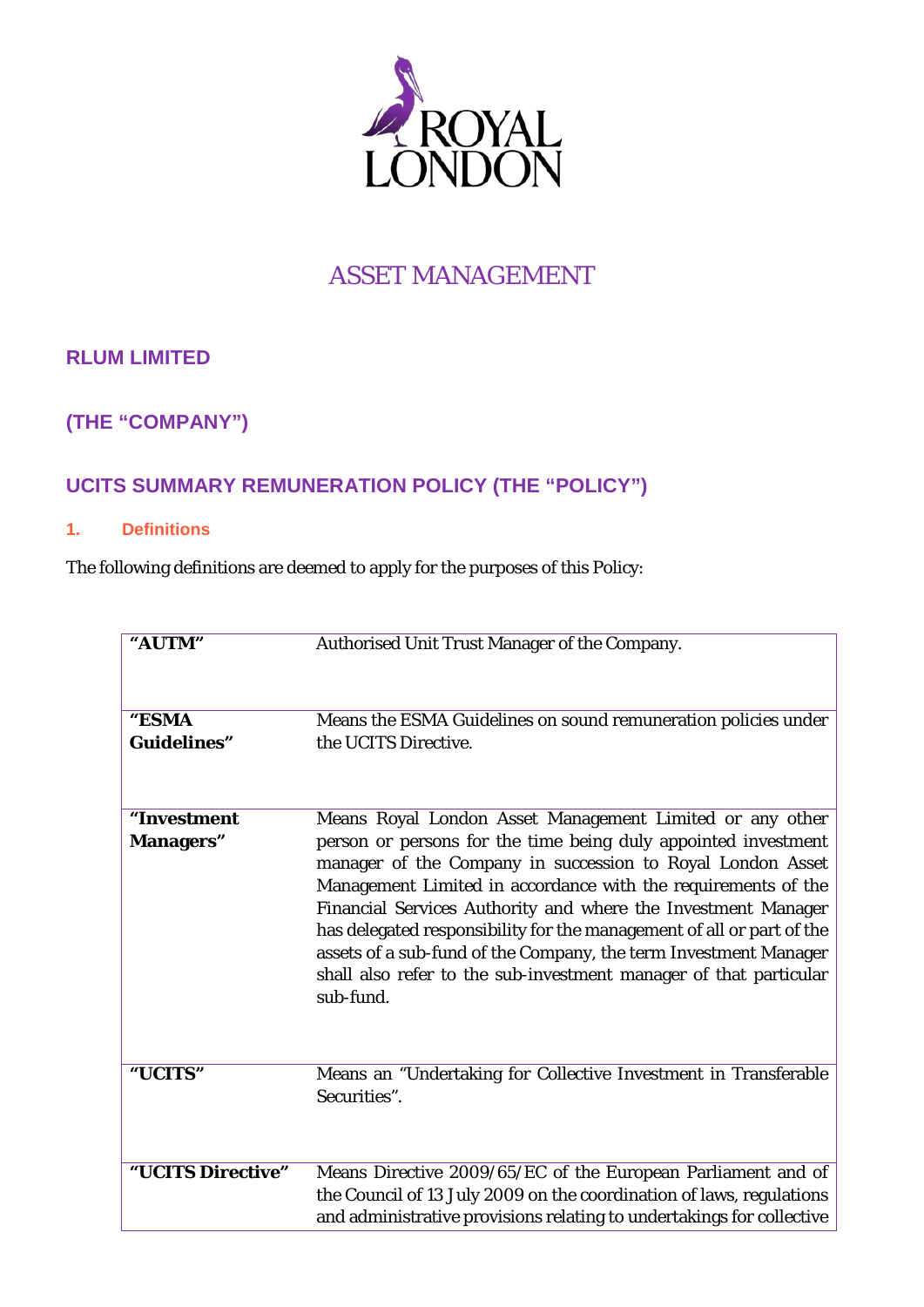investment in transferable securities as amended by Directive 2014/91/EU of the European Parliament and of the Council of 23 July 2014 as regards depositary functions, remunerations policies and sanctions, including its mandatory implementing regulations on an EU or Home Member State level.

### **2. Introduction**

The AUTM has put in place the policy for the AUTM that is in accordance with the requirements of SYSC 19E of the Senior Management Arrangements, Systems and Controls sourcebook of the Financial Conduct Authority Handbook and is line with the Royal London Group Remuneration Policy.

The policy is designed to ensure that the AUTM's remuneration practices are consistent with and promote sound and effective risk management, do not encourage risk taking, ensure it does not impair its duty to act in the interest of the Funds, and are consistent with the risk profile of the UCITS funds that the AUTM manages.

The AUTM considers the policy to be appropriate to the size, internal operations, nature, scale and complexity of the UCITS funds that the AUTM manages and in line with the risk profile, risk appetite and the strategy of those funds.

### **3. Identified remuneration code staff**

The policy will apply to the fixed and variable (if any) remuneration received by the identified UCITS Remuneration Code staff. The identified staff are those whose professional activities have a material impact of the risk profile of the Funds in line with the ESMA guidelines.

### **4. Remuneration committee**

The person responsible for awarding the remuneration is the Royal London Mutual Insurance Society Limited Remuneration Committee. This committee is independent of the AUTM.

### **5. Fixed and variable remuneration**

The Remuneration Policy will apply to the AUTM's first full performance period starting after 18 March 2016, which is 1 January 2017 to 31 December 2017.

The Remuneration Policy outlines how fixed and variable remuneration is calculated, which includes, but not limited to:

- an assessment of the individual member of staff's performance, the relevant Fund, the business unit and its risks;
- restrictions on the awarding of guaranteed variable remuneration;
- the balance between fixed and variable remuneration:
- payment of non-financial remuneration in the form of units or shares in the UCITS funds the AUTM manages;
- a mandatory deferral period of at least 3 years for the payment of a substantial portion of the variable remuneration component; and
- the reduction or cancellation of remuneration in the case of under-performance.